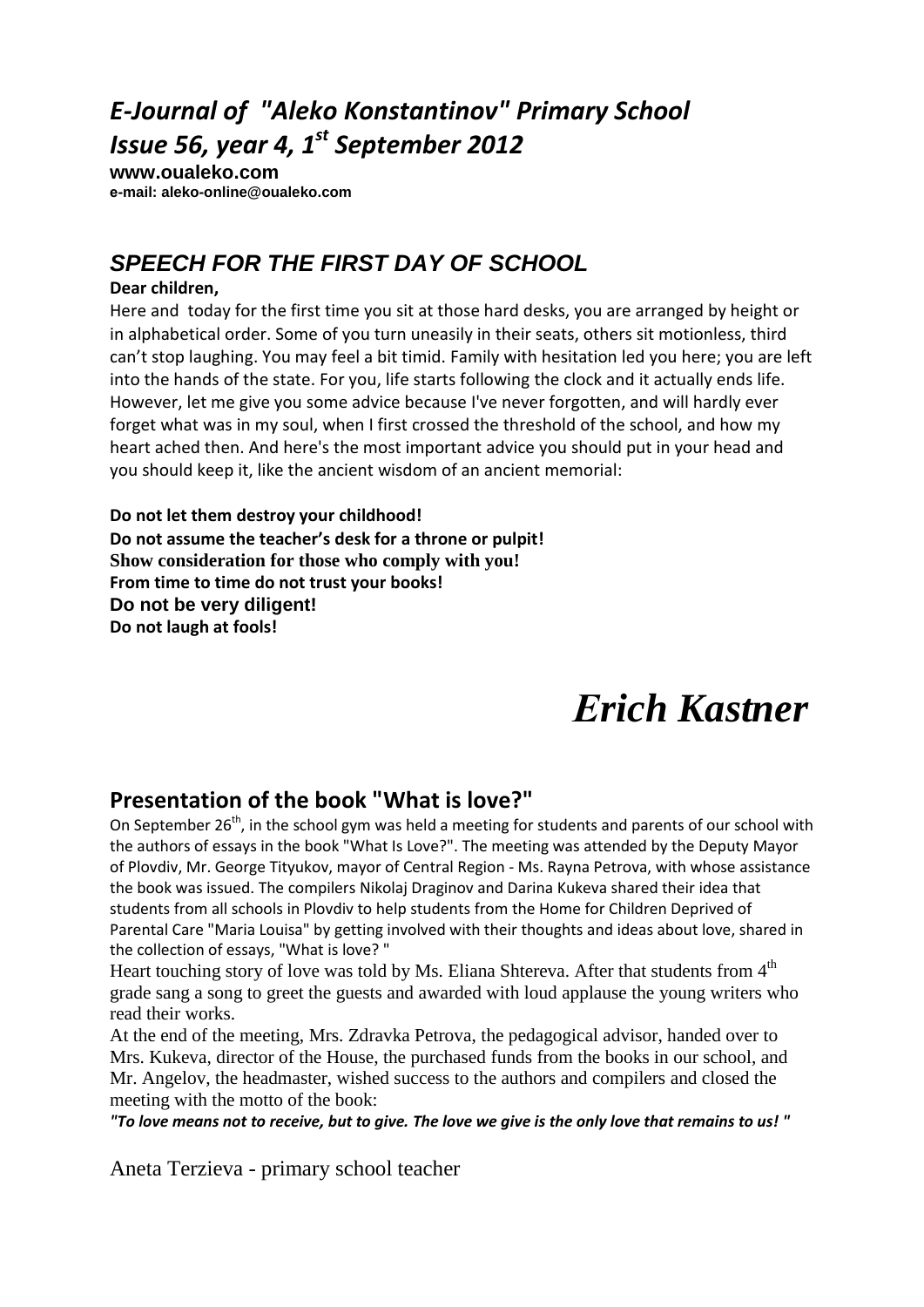### **My Summer Holidays Short essays written by**

Savina Trifonova – class 4b Janet Benin – class 4a and Kristiana Kotseva – class 4a

## **Венная first grader - it is not a joke**

The school first-graders mеet many new things - a new role, a new place, new people, new rules - everything is so new that their little hearts start beating fast. This is stressful for both the child and the parents. But as adults, we have our ways of dealing with stress, while our children do not know how. And we, the parents, are the ones who can help them. All children are different. No matter what your child's temperament, it will feel more secure and calm, if prepared in advance. It is extremely important to create a positive attitude in the child to school even before the first class. Do not scare him with the school, teacher, or learning rules that await him there. Let friends and new games, interesting books and notebooks, fun and interesting lessons be your arguments to convince the little child that in school memorable experiences await him or her and that it is great to be a pupil. Include the child in some activities in preparation for the school: shopping for clothes and supplies, binding, sharpening pencils, arranging the desk and backpack. Let them feel personally involved and emotionally tied to his new role.

If you notice something strange and unusual, do not neglect the problem. Demonstrate understanding. The child will need straight talk, to share emotions and anxieties. It is good if Mum or Dad tell him about their own concerns and problems when they were small children. First grader would know that what he feels is normal and that many other children and adults feel the same. When the child feels your understanding and support, he will feel more secure and coping.

Good luck in all new endeavours and adventures, dear pupils! With lots of love and patience be there and support them, dear parents!

Zdravka Petrova – Pedagogical Advisor

#### *БИБЛИОТ***121 st October – World Music Day**

World Music Day (International Music Day) was established on 1<sup>st</sup> October 1976 by UNESCO. In 1980 on the occasion of the 700th anniversary of the birth of John Koukouzeles, October  $1<sup>st</sup>$  was declared a holiday of the Bulgarian musicians and singers. Music and people - this is a story that dates back thousands of years in human history. Rock paintings of extinct tribes have preserved to the present day, which depict people with musical instruments. We will never be able to hear the music, but the paintings are brought to us and we know that early in their history, people have enjoyed and grieved, have expressed their feelings through music. Few people can remain indifferent to good music - it has great power. Many composers have tried to express through it their thoughts, feelings and emotions. As Tchaikovsky had said: "Music begins where words end ".

The holiday is celebrated every year around the world with great concert programs with the best artists. On this day we can hear works which have come into the treasury of world music.

### Nina Dimitrova - music teacher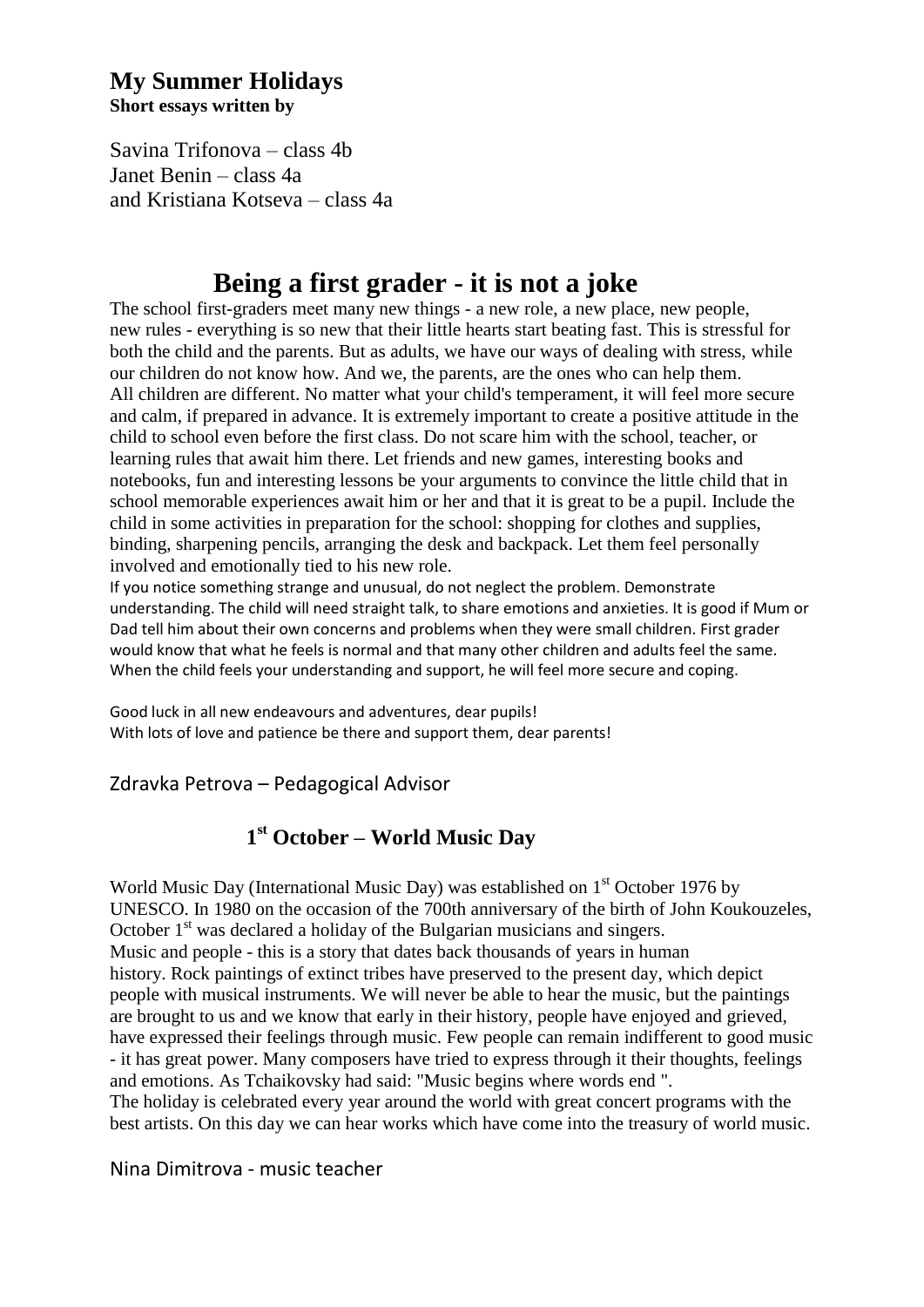## **4 th October – World Animal Day**

World Animal Day is celebrated each year on October the 4th. It started in [Florence,](http://en.wikipedia.org/wiki/Florence) [Italy](http://en.wikipedia.org/wiki/Italy) in 1931 at a convention of ecologists. On this day, [animal](http://en.wikipedia.org/wiki/Animal) life in all its forms is celebrated, and special events are planned on locations all over the globe. The 4th of October was originally chosen for World Animal Day because it is the feast day of [Francis of Assisi,](http://en.wikipedia.org/wiki/Francis_of_Assisi) a nature lover and [patron saint](http://en.wikipedia.org/wiki/Patron_saint) of animals and [the environment.](http://en.wikipedia.org/wiki/Environment_%28biophysical%29)

Bulgaria has a law on the protection of animals. The European Commission intends to develop a strategy for animal welfare and yet examples of cruelty and irresponsibility are more common in everyday life than those others, well and truly humane. Streets and sidewalks, we are sharing with those stray dogs and cats. And we do not always coexist peacefully. To look after an animal, to take a pet is a great responsibility and if people realize that and are willing to help, then the problem of stray dogs and cats won't exist anymore.

Let's take our responsibility to those who become our loyal and dedicated companions and answer worthily to the love and faithfulness we receive. Let us show compassion and give love - each and every day, so there is no need for protection associations, for animal asylums and debates. Simply wish it and the first step is made! Are we ready to start?

Vesela Ruseva - primary school teacher

## **5 th October – World Teachers' Day**

World Teachers' Day, held annually on October 5th since 1994, commemorates [teachers'](http://en.wikipedia.org/wiki/Teacher) organizations worldwide. Its aim is to mobilise support for teachers and to ensure that the needs of future generations will continue to be met by teachers.According to [UNESCO,](http://en.wikipedia.org/wiki/UNESCO) World Teachers' Day represents a significant token of the awareness, understanding and appreciation displayed for the vital contribution that teachers make to [education](http://en.wikipedia.org/wiki/Education) and development.

Few people know how important October  $5<sup>th</sup>$  is for the public. This day is dedicated to all teachers in the world. Have you ever thought how difficult it is to give knowledge to children who you do not know, and how hard it is to teach them how to use it? Well, maybe that's why not everyone was born to do this job, but we have to respect teachers because all scientists, politicians, etc. have passed through the classrooms. So on this day I wish all of you former and current teachers, health and longevity, love and gratitude to have the strength to keep transmit science, art and faith to future generations.

Petya Krachmarova – class 7 a

### **14CCONGRATULATORY ADDRESS**

To teachers and school managers in "Aleko Konstantinov" Primary school, Plovdiv Dear teachers,

Congratulations on the occasion of the International Teachers' Day - October 5th. Since ancient times teachers give knowledge to people, awaken the good in people, sparked dreams of young people.

It is our honor and privilege to welcome you and sincerely wish you much health and joy.